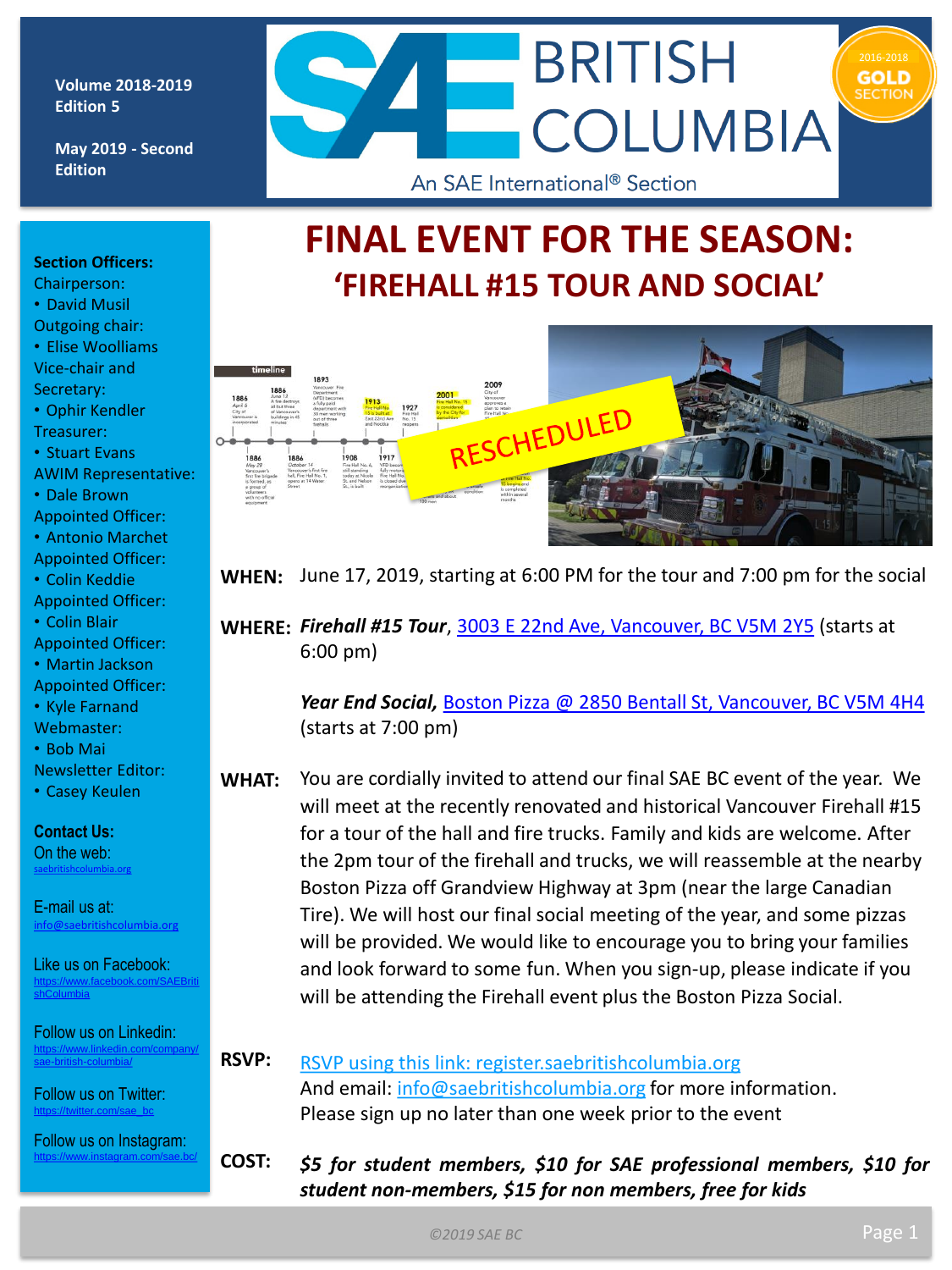

# **SUMMARY OF LAST EVENT: 'POWERTECH'**

On the evening of May 6th, we had the privilege of visiting Powertech Labs in Surrey. Powertech is a subsidiary of BC Hydro, and has an 11 acre facility with 15 different testing labs. Over 230 scientists, engineers, and technical specialists work there to serve over 300 clients; primarily serving the power utility, manufacturing, and clean energy transportation markets. Their business covers six main areas: generation technology and testing, technology and testing such as high voltage and cable testing, substation technology and testing, power system studies, grid modernization, and advanced transportation.





After a brief presentation of Powertech's business, the group proceeded to visit several of the labs. We saw the Metallurgical Lab, where materials are exposed to extreme temperatures, humidity, and UV conditions to test for corrosion resistance. Materials are also examined using Powertech's electron microscope. We also saw how Powertech tests live transformers in the field. In the Mechanical Lab, we saw Powertech's vibration table, environmental chambers, and tensile testing equipment. In the High Voltage Lab, we saw the equipment that is used to simulate lightning strikes. This lab has also been used as a prop for various science fiction movies and TV shows.

The tour concluded with a view of Powertech's high current test area, hydrogen cylinder and hydrogen station development buildings, and bunker for high voltage explosion tests. We also saw Powertech's hydrogen refueling station and fast (15-30 min) EV charging stations that are open to the public.

SAE BC thanks our host, Sid Cherukupalli, for the very informative and interesting tour.



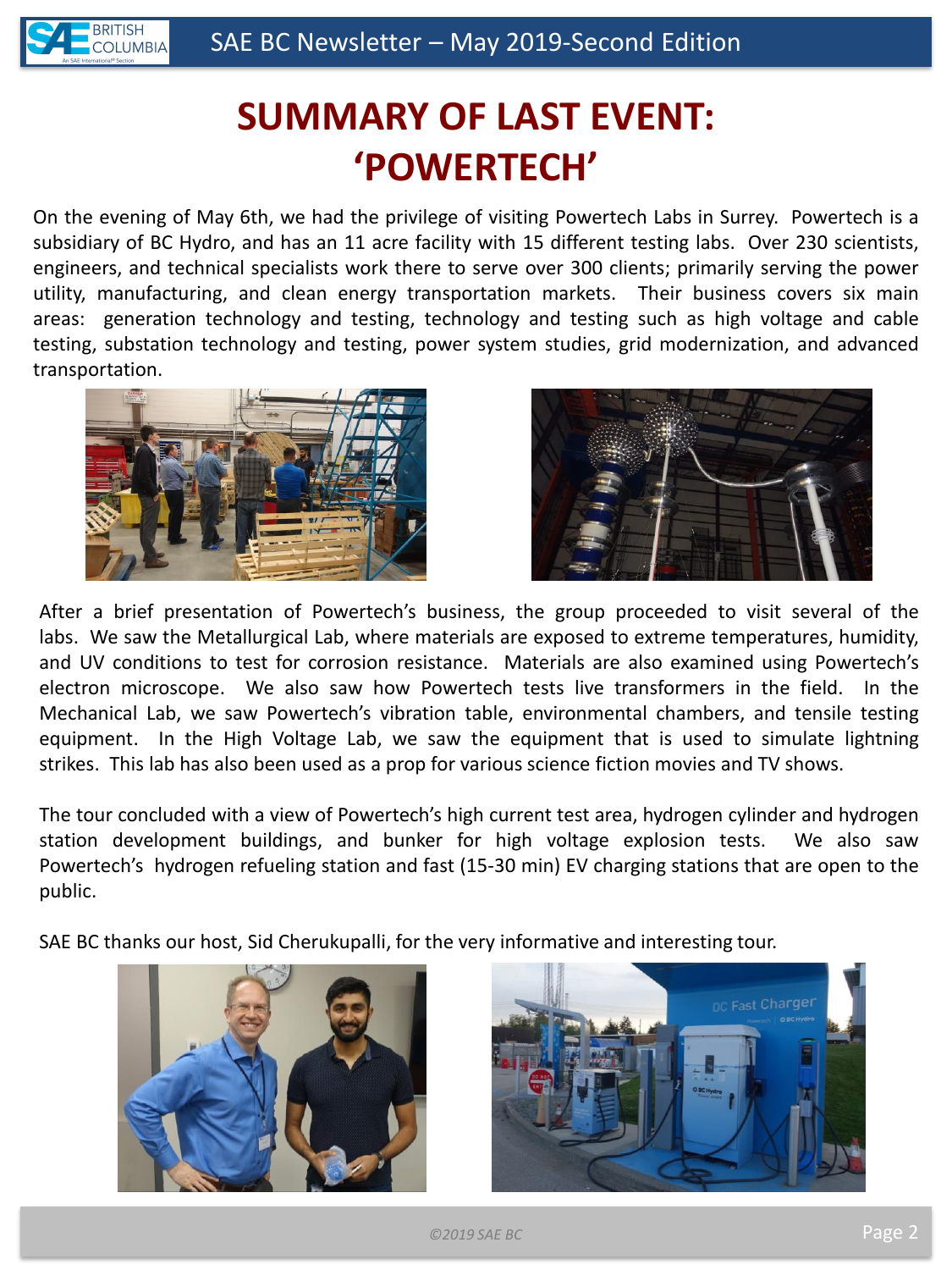

# **QUESTION OF THE MONTH**

Every month we will be asking a new mobility related question and post the best answers from last month.

#### **This month's question:**

*"Do you use social media, and if so, which is your preferred social media channel?"*

*Please email your answer to: [info@saebritishcolumbia.org](mailto:info@saebritishcolumbia.org) or enter your answer while filling out the online [registration](http://register.saebritishcolumbia.org/) form for the upcoming event.*

#### **Last month's question:**

*"Will the federal government's \$5,000 electric vehicle incentive influence your car purchase?*

#### **Selected responses:**

- Probably not
- Nope.
- Somewhat. \$5k will help as cost of purchase is the biggest roadblock for me.
- Not enough incentive, but it helps.
- I ride a bike. Can I get a \$5000 bicycle rebate? Seriously, no, due to the industries limited experience with electric vehicles.
- No, electric vehicles are still too expensive for me. Maybe used hybrids
- Yes X<sub>2</sub>
- No X 5

#### **JOIN THE BOARD!**

Are you interested in getting involved with SAE BC? Join the board! Benefits include meeting interesting people, networking opportunities, resume content, volunteering experience, and the chance to organize tours that you're interested in! Contact us for more information.



## **2018-19 SEASON'S TENTATIVE SCHEDULE**

Below is a list of the upcoming events for this season. *Please mark your calendars!* Events are held on Mondays unless stated otherwise. Please note that the Board Meetings are open to anyone. Please let one of the board members know if you are interested in attending and/or getting involved!

*A reminder to Professional Engineering members that attending SAE events contributes to their Continued Professional Development (CPD) as outlined by Engineers and Geoscientists of BC.*

2019 May 25 Firehall #15 Tour and Social Event